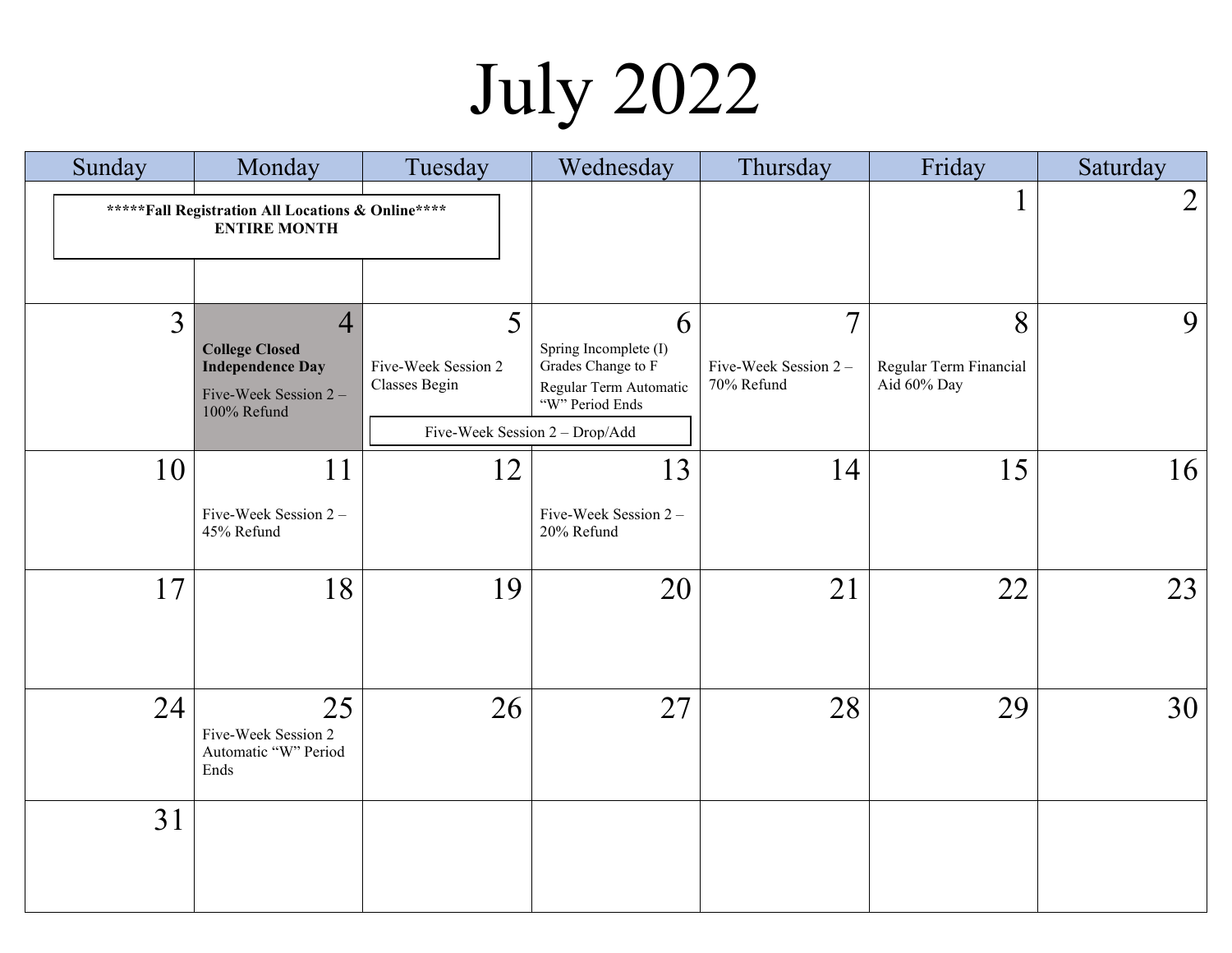## August 2022

| Sunday         | Monday                                                                                                                                      | Tuesday                                                                                                        | Wednesday                                                                                                                                            | Thursday                                                             | Friday                                                                               | Saturday                     |
|----------------|---------------------------------------------------------------------------------------------------------------------------------------------|----------------------------------------------------------------------------------------------------------------|------------------------------------------------------------------------------------------------------------------------------------------------------|----------------------------------------------------------------------|--------------------------------------------------------------------------------------|------------------------------|
|                | 1                                                                                                                                           | 2                                                                                                              | 3<br>Regular Term Exams                                                                                                                              | $\overline{4}$<br>Regular Term Exams<br>Five-Week Session 2<br>Exams | 5<br>Regular Term Exams<br>Five-Week Session 2<br>Exams                              | 6                            |
| $\overline{7}$ | 8<br>Grades Due @ 10am<br>(Regular Term and<br>Five-Week Session 2)<br>Faculty Duty Day                                                     | 9<br>Duty Non-Instructional                                                                                    | 10<br>Duty Non-Instructional                                                                                                                         | 11<br>Duty Non-Instructional                                         | 12<br>Duty Non-Instructional                                                         | 13                           |
| 14             | 15<br>Local Professional<br>Development<br>Faculty Duty Day<br>Fall Registration - All Locations & Online<br>Extended Hours 8:00am - 6:00pm | 16<br>-Local Professional<br>Development<br>-Faculty Duty Day<br>-Seniors 60+<br>Registration<br>- 100% Refund | 17<br>Fall Classes Begin<br>(Regular Term, Eight-<br>Week 1, Five-Week 1)<br>Drop/Add - Regular Term and Session I<br>Extended Hours 8:00am - 6:00pm | 18<br>Thursday Classes Begin                                         | 19<br>Friday Classes Begin<br>Five-Week 1 - 70%<br>Refund<br>Drop/Add - Regular Term | 20<br>Saturday Classes Begin |
| 21             | 22<br>Eight Week $1 - 70\%$<br>Refund<br>Five-Week $1 - 40\%$<br>Refund                                                                     | 23<br>Regular Term-<br>Refund 70%<br>Drop/Add - Regular Term<br>Extended Hours 8:00am -                        | 24<br>Eight Week $1 - 45%$<br>Refund                                                                                                                 | 25<br>Five-Week 1 - 20%<br>Refund                                    | 26                                                                                   | 27                           |
| 28             | 29<br>Eight Week $2 - 20\%$<br>Refund                                                                                                       | 30<br>Regular Term<br>Refund 45%                                                                               | 31                                                                                                                                                   |                                                                      |                                                                                      |                              |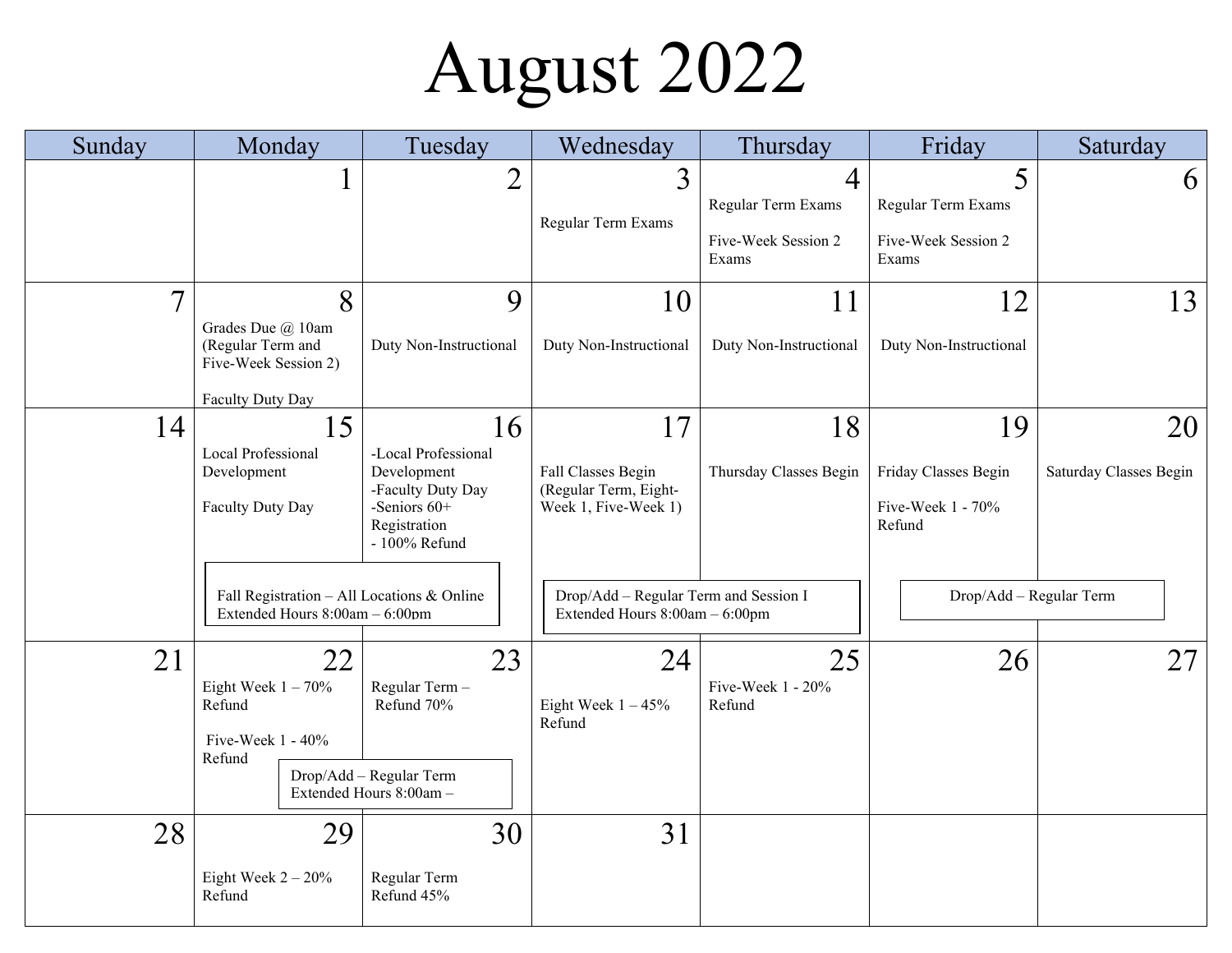#### September 2022

| Sunday                             | Monday                                                      | Tuesday                                                                    | Wednesday                                                  | Thursday                                 | Friday         | Saturday                                     |
|------------------------------------|-------------------------------------------------------------|----------------------------------------------------------------------------|------------------------------------------------------------|------------------------------------------|----------------|----------------------------------------------|
|                                    |                                                             |                                                                            |                                                            | $\mathbf{1}$                             | $\overline{2}$ | $\overline{3}$                               |
| $\overline{4}$                     | 5 <sup>5</sup><br><b>College Closed</b><br><b>Labor Day</b> | 6<br>Regular Term<br>Refund 20%<br>Five-Week 1 - Financial<br>Aid 60% Date | $\overline{7}$<br>Five-Week 1 Automatic<br>"W" Period Ends | 8                                        | 9              | 10                                           |
| 11                                 | 12                                                          | 13                                                                         | 14                                                         | 15                                       | 16             | 17<br>Eight Week 1 Financial<br>Aid 60% Date |
| 18                                 | 19<br>Five-Week 1 Exams                                     | 20<br>Five-Week 1 Exams                                                    | 21<br>Eight-Week 1<br>Automatic "W"<br>Period Ends         | 22<br>Five-Week 1 Grades<br>Due @ 2:00pm | 23             | 24                                           |
| 25<br>Five Week 2 - 100%<br>Refund | 26<br>Five-Week 2 Classes<br>Begin                          | 27<br>Drop/Add - Five Week 2                                               | 28<br>Five-Week 2 - 70%<br>Refund                          | 29                                       | 30             |                                              |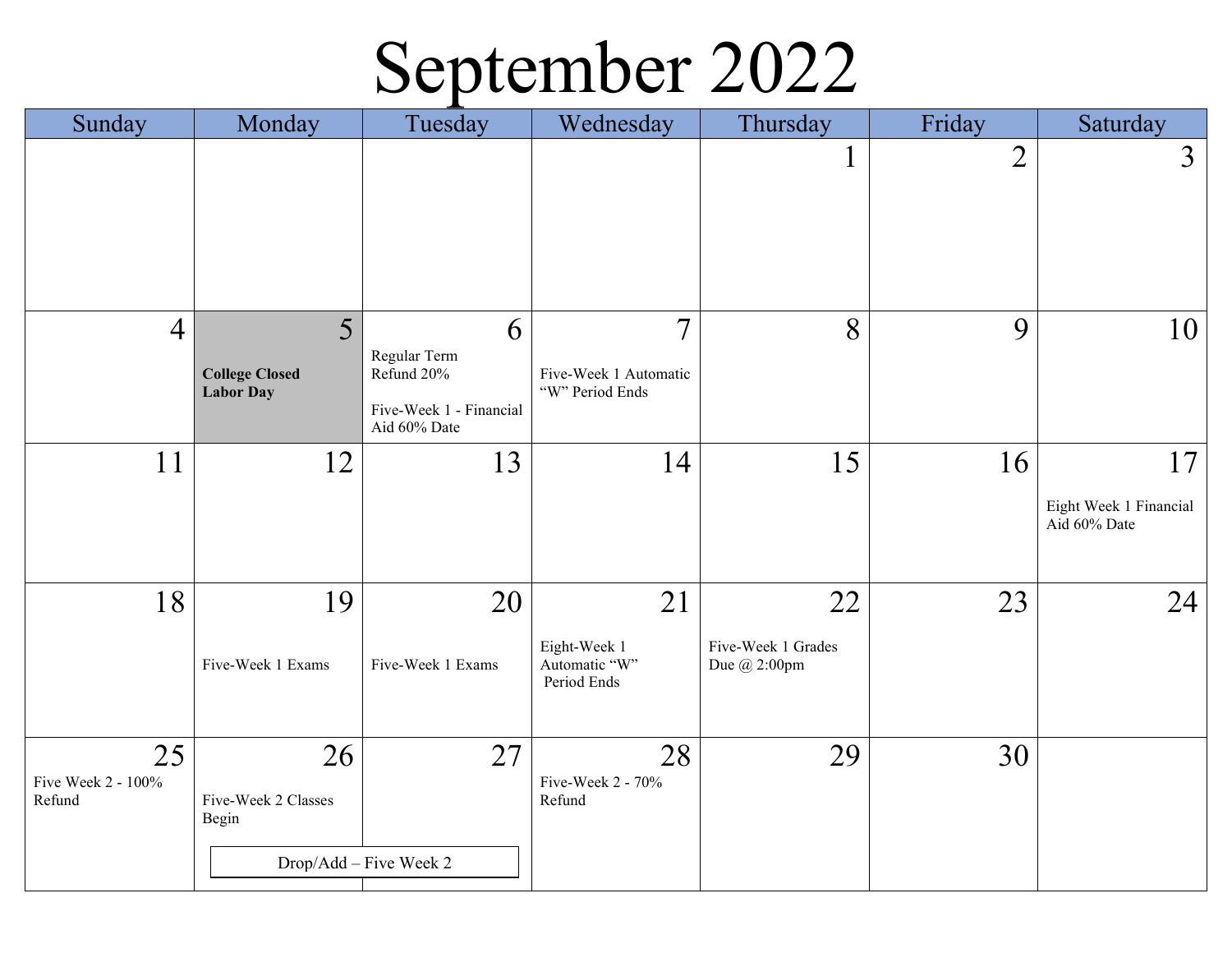#### October 2022

| Sunday         | Monday                                                                                                    | Tuesday                                                         | Wednesday                                                                                         | Thursday                                       | Friday                                       | Saturday                                |
|----------------|-----------------------------------------------------------------------------------------------------------|-----------------------------------------------------------------|---------------------------------------------------------------------------------------------------|------------------------------------------------|----------------------------------------------|-----------------------------------------|
|                |                                                                                                           |                                                                 |                                                                                                   |                                                |                                              |                                         |
| $\overline{2}$ | 3                                                                                                         | $\overline{4}$                                                  | 5                                                                                                 | 6                                              |                                              | 8                                       |
|                | Five-Week 2 - 45%<br>Refund                                                                               | Five-Week 2 - 20%<br>Refund                                     | Eight-Week 1 Exams                                                                                | Eight-Week Exams                               | Eight Week 1 Exams                           |                                         |
| 9              | 10                                                                                                        | 11                                                              | 12                                                                                                | 13                                             | 14                                           | 15                                      |
|                | Eight Week 1 Grades<br>Due @ 10am                                                                         | Eight Week 2 - 100%<br>Refund<br>Eight Week 2                   | Eight Week 2 Classes<br>Begin                                                                     |                                                |                                              | Five-Week 2 - Financial<br>Aid 60% Date |
|                |                                                                                                           | Registration All<br>Locations & Online                          |                                                                                                   | Session II Add/Drop Period                     |                                              |                                         |
| 16             | 17                                                                                                        | 18                                                              | 19                                                                                                | 20                                             | 21                                           | 22                                      |
|                | <b>Spring Registration Begins</b><br>Students with 45+ Earned<br>Hours<br>Eight Week $2 - 70\%$<br>Refund | Spring Registration<br>Begins Students with<br>30+ Earned Hours | Spring Registration<br>Begins Students with<br>15+ Earned Hours<br>Eight Week $2 - 45%$<br>Refund | Spring Registration<br>Begins for All Students | Regular Term Financial<br>Aid 60% Date       |                                         |
|                | Five-Week 2 Automatic                                                                                     |                                                                 |                                                                                                   |                                                | Spring Registration - All Locations & Online |                                         |
| 23             | "W" Period Ends<br>24<br>Eight Week 2 - 20%                                                               | 25<br>Spring NSO - Clanton                                      | 26                                                                                                | 27                                             | 28                                           | 29                                      |
|                | Refund                                                                                                    | Spring NSO - Shelby                                             |                                                                                                   | Five-Week 2 Exams                              | Five-Week 2 Exams                            |                                         |
|                | Spring NSO - Jefferson<br>Spring NSO - Pell City                                                          |                                                                 | Spring Registration - All Locations & Online                                                      |                                                |                                              |                                         |
| 30             | 31<br>Five-Week 2 Grades<br>Due @ 10:00am                                                                 | Spring Registration - All Locations & Online                    |                                                                                                   |                                                |                                              |                                         |
|                |                                                                                                           |                                                                 |                                                                                                   |                                                |                                              |                                         |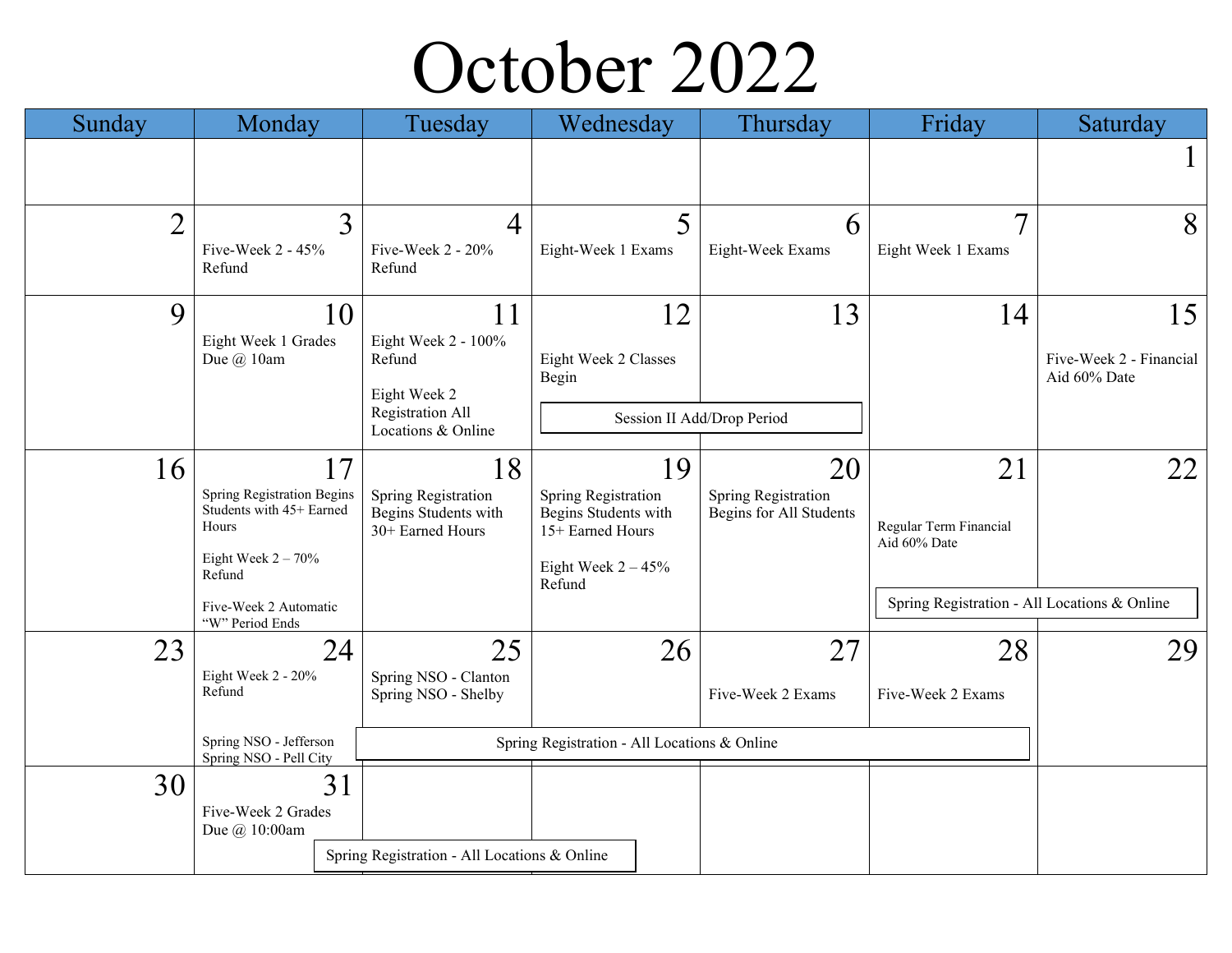#### November 2022

| Sunday | Monday                                                         | Tuesday                                                               |                                                                                                                                           | Wednesday                                                                 | Thursday                                               | Friday                                                                                        | Saturday                    |
|--------|----------------------------------------------------------------|-----------------------------------------------------------------------|-------------------------------------------------------------------------------------------------------------------------------------------|---------------------------------------------------------------------------|--------------------------------------------------------|-----------------------------------------------------------------------------------------------|-----------------------------|
|        | <b>Spring Registration - All Locations &amp; Online</b>        | $\mathbf 1$<br>Five Week 3 - 100%<br>Refund                           | $\overline{2}$<br>Summer Incomplete (I)<br>Grades Change to F<br>Fall Regular Term<br>Automatic "W" Period<br>Ends<br>Five-Week 3 Classes |                                                                           | $\overline{3}$                                         | $\overline{4}$<br>Five-Week 3 - 70%<br>Refund                                                 | 5                           |
|        | <b>ENTIRE MONTH</b>                                            |                                                                       | Begin                                                                                                                                     |                                                                           | Drop/Add - Five Week 3                                 |                                                                                               |                             |
| 6      | $\overline{7}$<br>Five-Week 3 - 45%<br>Refund                  | 8                                                                     |                                                                                                                                           | 9                                                                         | 10<br>Five-Week 3 - 20%<br>Refund                      | 11<br><b>College Closed</b><br><b>Veteran's Day</b><br>Eight Week 2 Financial<br>Aid 60% Date | 12                          |
| 13     | 14                                                             | 15                                                                    | Eight Week 2<br>Ends                                                                                                                      | 16<br>Automatic "W" Period                                                | 17                                                     | 18                                                                                            | 19                          |
| 20     | 21<br>No Classes<br>State Prof Development<br>Faculty Duty Day | 22<br>No Classes<br><b>State Prof Development</b><br>Faculty Duty Day | No Classes                                                                                                                                | 23<br><b>State Prof Development</b><br>Faculty Duty Day                   | 24<br><b>College Closed</b><br><b>Thanksgiving Day</b> | 25<br><b>College Closed</b>                                                                   | 26<br><b>College Closed</b> |
| 27     | 28                                                             | 29                                                                    | Aid 60% Date                                                                                                                              | 30<br>Five-Week 3 Automatic<br>"W" Period Ends<br>Five-Week 3 - Financial |                                                        |                                                                                               |                             |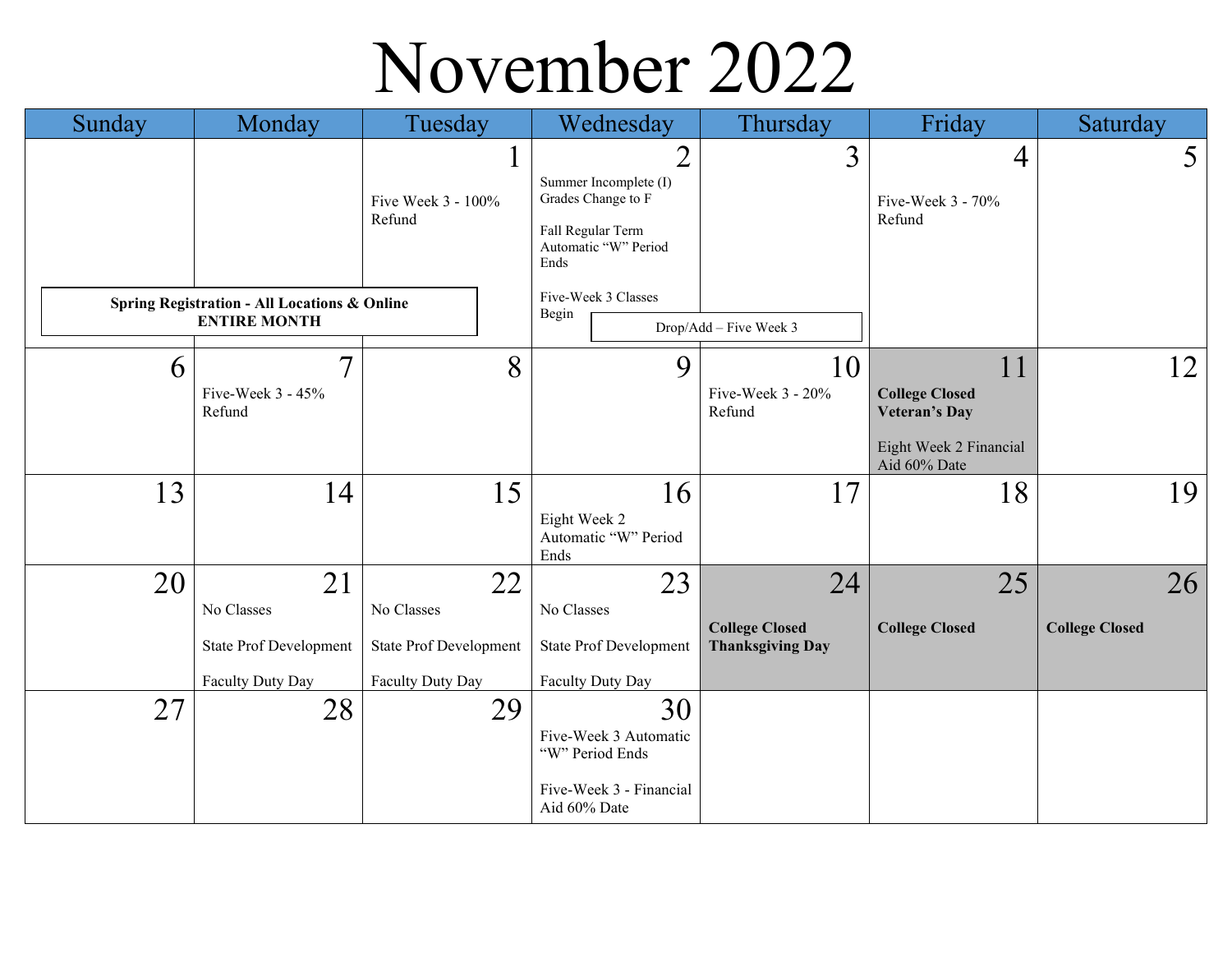#### December 2022

| Sunday         | Monday                                                                        | Tuesday                                                     | Wednesday                                                   | Thursday                                                                                    | Friday                                        | Saturday                 |
|----------------|-------------------------------------------------------------------------------|-------------------------------------------------------------|-------------------------------------------------------------|---------------------------------------------------------------------------------------------|-----------------------------------------------|--------------------------|
|                | <b>Spring Registration - All Location &amp; Online</b><br><b>ENTIRE MONTH</b> |                                                             |                                                             | $\mathbf{I}$                                                                                | $\overline{2}$                                | $\overline{3}$           |
| $\overline{4}$ | 5                                                                             | 6                                                           | $\tau$<br>Regular Term Exams<br>Eight-Week 2 Exams          | 8<br>Regular Term Exams<br>Eight-Week 2 Exams                                               | 9<br>Regular Term Exams<br>Eight-Week 2 Exams | 10<br>Regular Term Exams |
| 11             | 12<br>Regular Term Exams<br>Five-Week 3 Exams                                 | 13<br>Regular Term Exams<br>Five-Week 3 Exams               | 14<br>Faculty Duty Day                                      | 15<br>Grades Due @ 3pm<br>(Regular Term, Eight-<br>Week 2, Five-Week 3)<br>Faculty Duty Day | 16<br>Faculty Duty Day                        | 17                       |
| 18             | 19<br>Faculty Duty Day                                                        | 20<br>Local Professional<br>Development<br>Faculty Duty Day | 21<br>Local Professional<br>Development<br>Faculty Duty Day | 22<br>Local Professional<br>Development<br>Faculty Duty Day                                 | 23<br>Duty Non-Instructional                  | 24                       |
| 25             | 26<br><b>College Closed</b>                                                   | 27<br><b>College Closed</b>                                 | 28<br><b>College Closed</b>                                 | 29<br><b>College Closed</b>                                                                 | 30<br>Duty Non-Instructional                  | 31                       |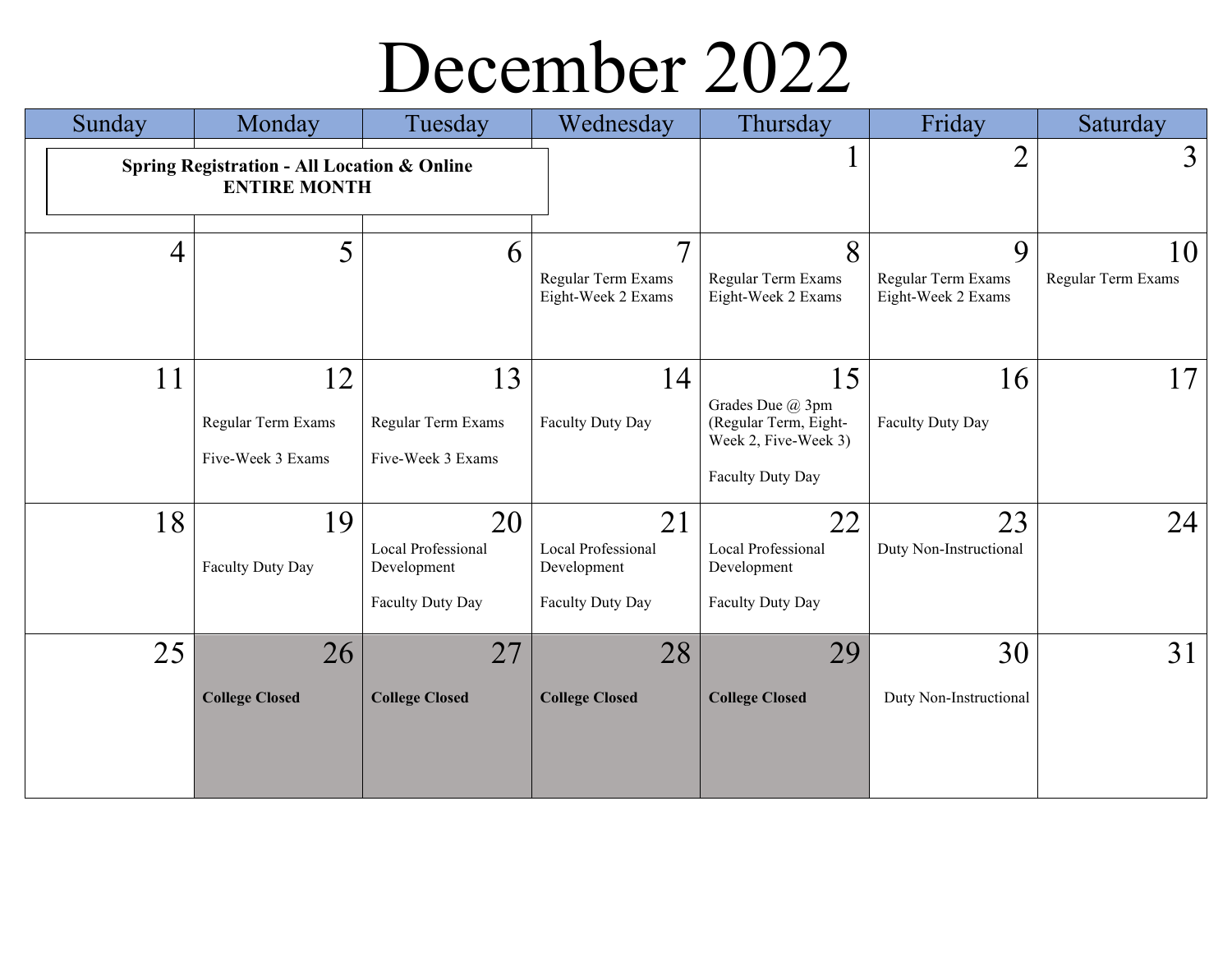## January 2023

| Sunday                                                                | Monday                                                                         | Tuesday                                                                              | Wednesday                          | Thursday                                                                                  | Friday                                             | Saturday                                      |
|-----------------------------------------------------------------------|--------------------------------------------------------------------------------|--------------------------------------------------------------------------------------|------------------------------------|-------------------------------------------------------------------------------------------|----------------------------------------------------|-----------------------------------------------|
|                                                                       | $\overline{2}$<br><b>College Closed</b>                                        | 3<br>Faculty Duty Day<br>Extended Hours 8:00am-6:00pm                                | 4<br>Faculty Duty Day              | 5<br>Regular Term, Session I,<br>and First Five Week -<br>100% Refund<br>Faculty Duty Day | 6<br>-Seniors 60+ Registration<br>Faculty Duty Day | $\overline{7}$                                |
|                                                                       |                                                                                |                                                                                      | <b>Ongoing Spring Registration</b> |                                                                                           |                                                    |                                               |
| 8<br>Regular Term, Eight-<br>Week 1, and Five-Week 1<br>- 100% Refund | 9<br>Classes Begin<br>(Regular Term, Session<br>I, and First Five-Week)        | 10                                                                                   | 11<br>Five-Week 1 -<br>70% Refund  | 12<br>Eight-Week $1 -$<br>70% Refund                                                      | 13                                                 | 14<br>Saturday Classes Begin                  |
|                                                                       | Drop/Add - Regular Term, Eight-Week 1,<br>and Five Week 1                      |                                                                                      |                                    | Drop/Add - Regular Term                                                                   |                                                    |                                               |
|                                                                       |                                                                                | Extended Hours 8:00am-6:00pm                                                         |                                    |                                                                                           |                                                    |                                               |
| 15                                                                    | 16<br><b>College Closed</b><br><b>MLK Jr. Holiday</b>                          | 17<br>Regular Term-<br>70% Refund<br>Eight-Week 1 and Five-<br>Week 1-<br>45% Refund | 18<br>Five-Week 1-<br>20% Refund   | 19                                                                                        | 20<br>Eight-Week 1-<br>20% Refund                  | 21                                            |
|                                                                       | Drop/Add - Regular Term                                                        |                                                                                      |                                    |                                                                                           |                                                    |                                               |
| 22                                                                    | 23<br>Regular Term -<br>45% Refund                                             | 24                                                                                   | 25                                 | 26                                                                                        | 27                                                 | 28<br>Five-Week 1 - Financial<br>Aid 60% Date |
| 29                                                                    | 30<br>Five-Week 1 Automatic<br>"W" Period Ends<br>Regular Term -<br>20% Refund | 31                                                                                   |                                    |                                                                                           |                                                    |                                               |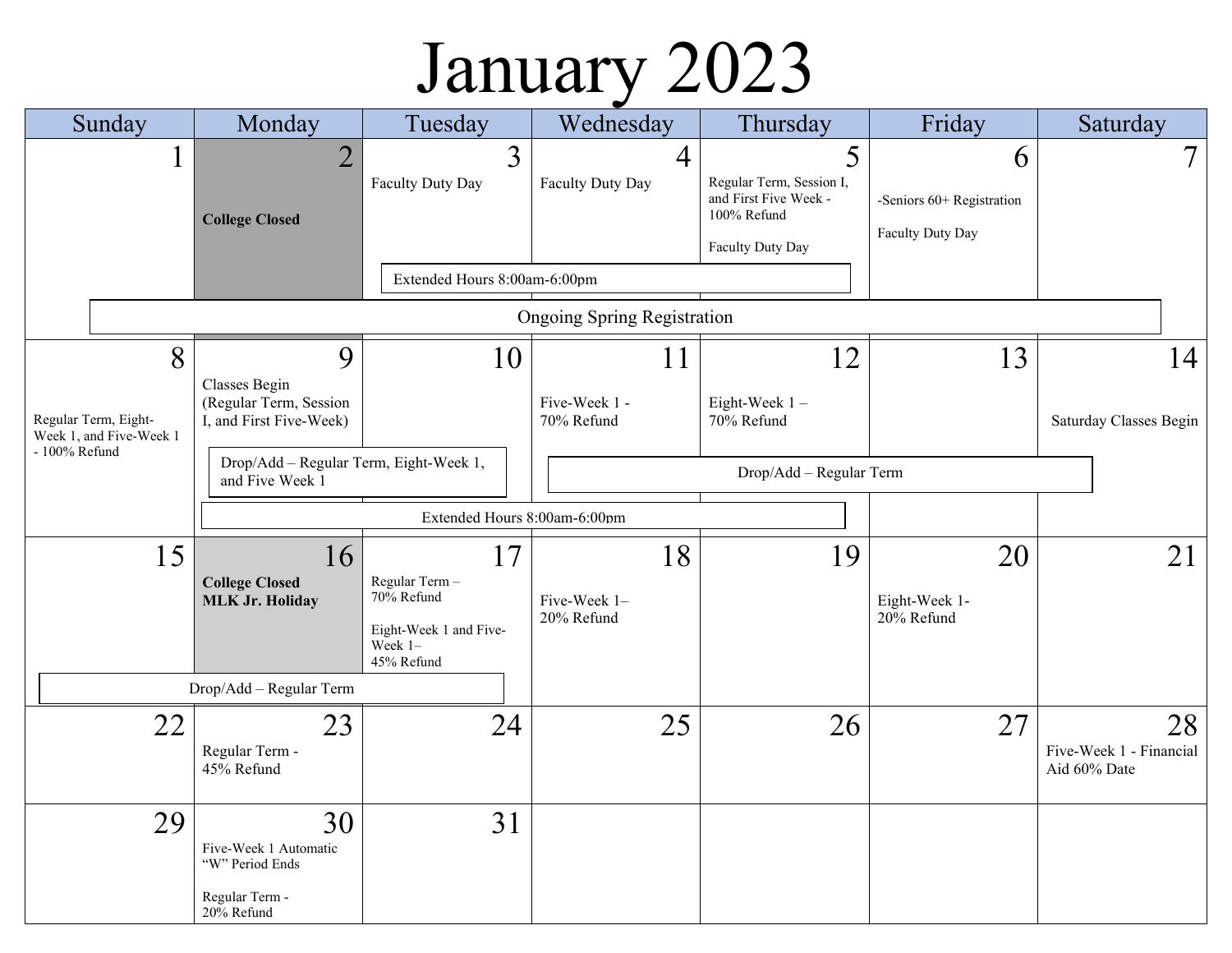### February 2023

| Sunday | Monday                                                                                 | Tuesday                               | Wednesday                                                    | Thursday                          | Friday                                                            | Saturday       |
|--------|----------------------------------------------------------------------------------------|---------------------------------------|--------------------------------------------------------------|-----------------------------------|-------------------------------------------------------------------|----------------|
|        |                                                                                        |                                       | $\mathbf{r}$                                                 | $\overline{2}$                    | 3                                                                 | $\overline{4}$ |
| 5      | 6                                                                                      | $\overline{7}$                        | 8                                                            | 9<br>Five-Week 1 Exams            | 10<br>Five-Week 1 Exams<br>Eight-Week 1 Financial<br>Aid 60% Date | 11             |
| 12     | 13<br>Five-Week 1 Grades<br>Due @ 10am<br>Eight-Week 1<br>Automatic "W" Period<br>Ends | 14<br>Five-Week $2 - 100\%$<br>Refund | 15<br>Five-Week 2 Classes<br>Begin<br>Drop/Add - Five-Week 2 | 16                                | 17<br>Five-Week $2 - 70\%$<br>Refund                              | 18             |
| 19     | 20<br>Five-Week $2 - 45%$<br>Refund                                                    | 21                                    | 22                                                           | 23<br>Five-Week 2 -<br>20% Refund | 24                                                                | 25             |
| 26     | 27                                                                                     | 28                                    |                                                              |                                   |                                                                   |                |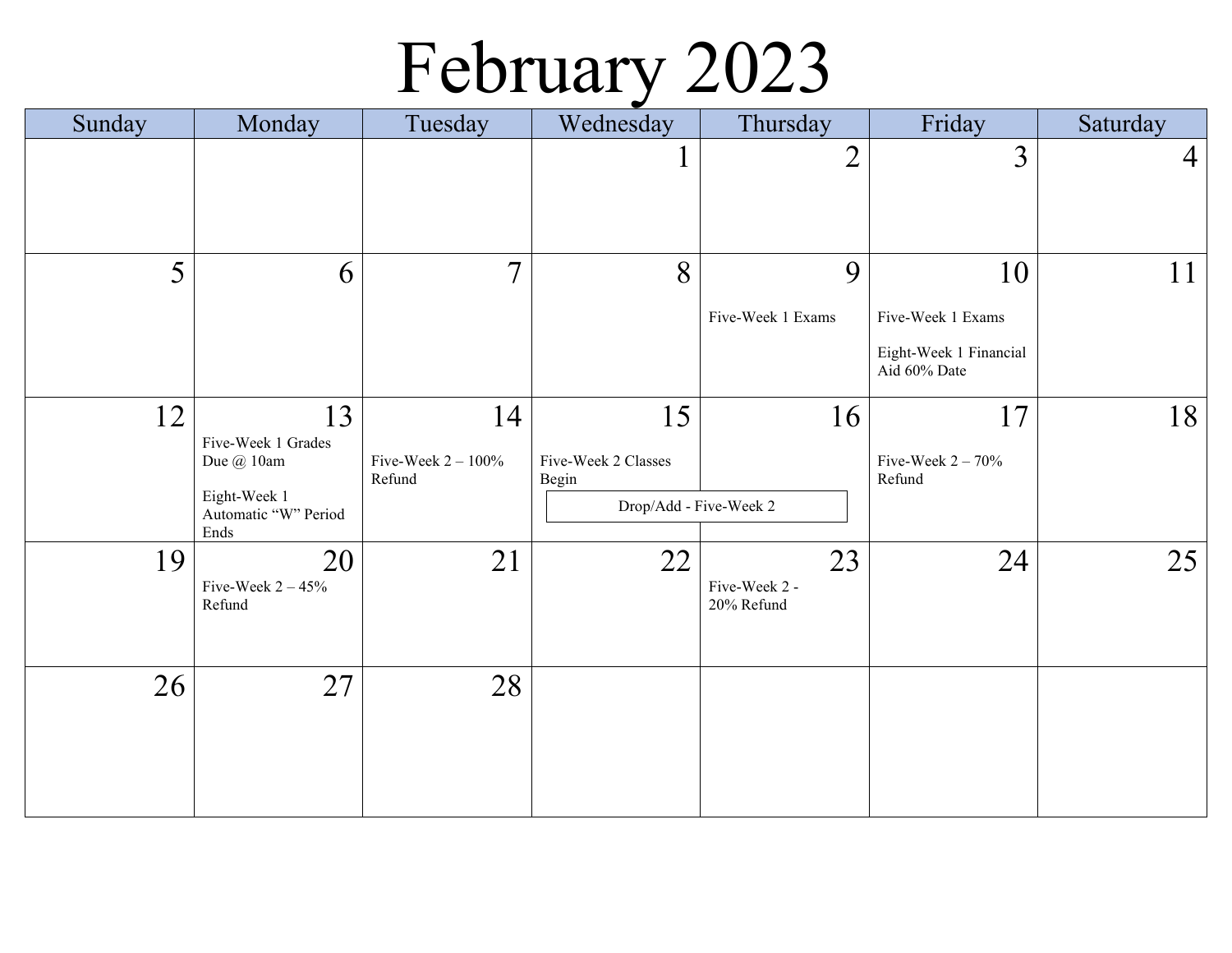### March 2023

| Sunday | Monday                                                                                                        | Tuesday                                                                                       | Wednesday                                                                               | Thursday                                                    | Friday                                             | Saturday |  |  |
|--------|---------------------------------------------------------------------------------------------------------------|-----------------------------------------------------------------------------------------------|-----------------------------------------------------------------------------------------|-------------------------------------------------------------|----------------------------------------------------|----------|--|--|
|        |                                                                                                               |                                                                                               | $\bf{l}$<br>Eight-Week 1 Exams                                                          | $\overline{2}$<br>Eight-Week 1 Exams                        | 3<br>Eight-Week 1 Exams                            | 4        |  |  |
|        |                                                                                                               |                                                                                               | Session II Registration- All Locations & Online                                         |                                                             |                                                    |          |  |  |
| 5      | 6<br>Eight-Week 1 Grades<br>Due $\omega$ 10am                                                                 | $\overline{7}$<br>Eight-Week $2 - 100\%$<br>Refund<br>Five-Week 2 - Financial<br>Aid 60% Date | 8<br>Eight-Week 2<br>Classes Begin<br>Five-Week 2 Automatic<br>"W" Period Ends          | 9<br>Drop/Add - Eight-Week 2                                | 10                                                 | 11       |  |  |
| 12     | 13<br><b>Summer Registration</b><br>Begins for Students<br>with 45+ Earned Hours                              | 14<br><b>Summer Registration</b><br>Begins for Students<br>with 30+ Earned Hours              | 15<br><b>Summer Registration</b><br><b>Begins for Students</b><br>with 30+ Earned Hours | 16<br><b>Summer Registration</b><br>Begins for All Students | 17                                                 | 18       |  |  |
|        | Eight-Week 2 - 70%<br>Refund                                                                                  |                                                                                               | Session $II -$<br>45% Refund<br>Spring Regular Term Fin<br>Aid 60% Day                  |                                                             | Summer Registration All Locations & Online         |          |  |  |
| 19     | 20<br>Summer NSO - Jefferson<br>Summer NSO - Pell City<br>Five-Week 2 Exams<br>Eight Week $2 -$<br>45% Refund | 21<br>Summer NSO - Clanton<br>Summer NSO - Shelby<br>Five-Week 2 Exams                        | 22                                                                                      | 23<br>Five-Week 2 Grades<br>Due $\omega$ 10am               | 24                                                 | 25       |  |  |
|        | Summer Registration All Locations & Online                                                                    |                                                                                               |                                                                                         |                                                             |                                                    |          |  |  |
| 26     | 27<br>Spring Break - No<br>Classes<br>Duty Non-Instructional                                                  | 28<br>Spring Break - No<br>Classes<br>Duty Non-Instructional                                  | 29<br>Spring Break - No<br>Classes<br>Duty Non-Instructional                            | 30<br><b>Spring Break</b><br><b>College Closed</b>          | 31<br><b>Spring Break</b><br><b>College Closed</b> |          |  |  |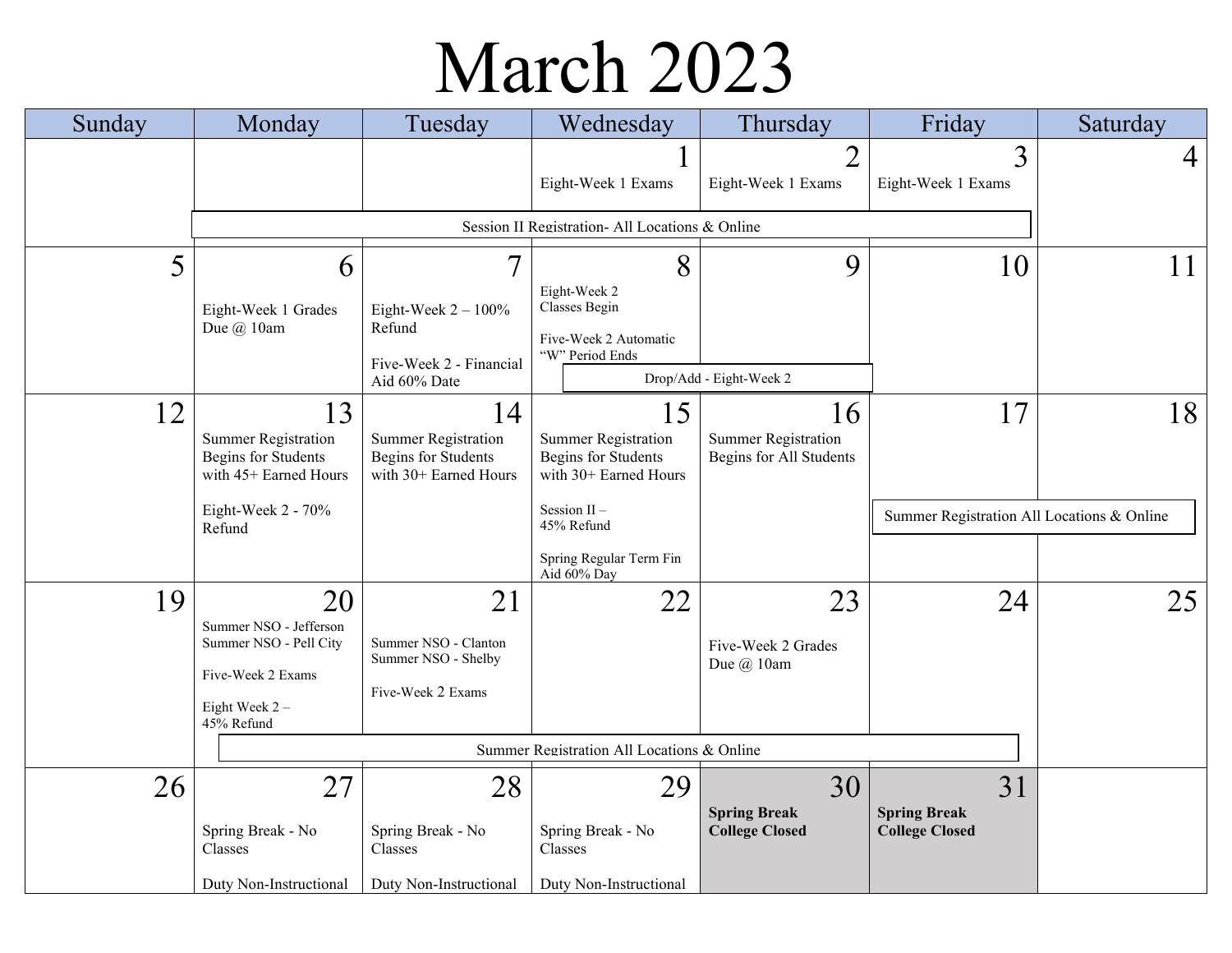## April 2023

| Sunday                                                                       |                                                                                                    | Monday                                       | Tuesday                                  |            | Wednesday                                  | Thursday                        | Friday                                                  | Saturday                                       |
|------------------------------------------------------------------------------|----------------------------------------------------------------------------------------------------|----------------------------------------------|------------------------------------------|------------|--------------------------------------------|---------------------------------|---------------------------------------------------------|------------------------------------------------|
| **** Summer Registration - All Locations & Online****<br><b>ENTIRE MONTH</b> |                                                                                                    |                                              |                                          |            |                                            |                                 | $\perp$<br><b>Spring Break</b><br><b>College Closed</b> |                                                |
| $\overline{2}$<br>Five-Week $3 - 100\%$<br>Refund                            | Change to F<br>Spring Regular Term<br>Automatic "W" Period<br>Ends<br>Five-Week 3 Classes<br>Begin | $\overline{3}$<br>Fall Incomplete (I) Grades | $\overline{4}$<br>Drop/Add - Five-Week 3 | 70% Refund | 5<br>Five-Week $3-$                        | 6                               | $\overline{7}$                                          | 8                                              |
| 9                                                                            | Five-Week 3-<br>45% Refund                                                                         | 10                                           | 11<br>Five-Week $3-$<br>20% Refund       |            | 12                                         | 13<br><b>Honors Convocation</b> | 14                                                      | 15<br>Eight Week 2 -<br>Financial Aid 60% Date |
| 16                                                                           |                                                                                                    | 17                                           | 18                                       | Ends       | 19<br>Eight-Week 2<br>Automatic "W" Period | 20                              | 21                                                      | 22<br>Five-Week 3 - Financial<br>Aid 60% Date  |
| 23                                                                           | "W" Period Ends                                                                                    | 24<br>Five-Week 3 Automatic                  | 25                                       |            | 26                                         | 27                              | 28                                                      | 29                                             |
| 30                                                                           |                                                                                                    |                                              |                                          |            |                                            |                                 |                                                         |                                                |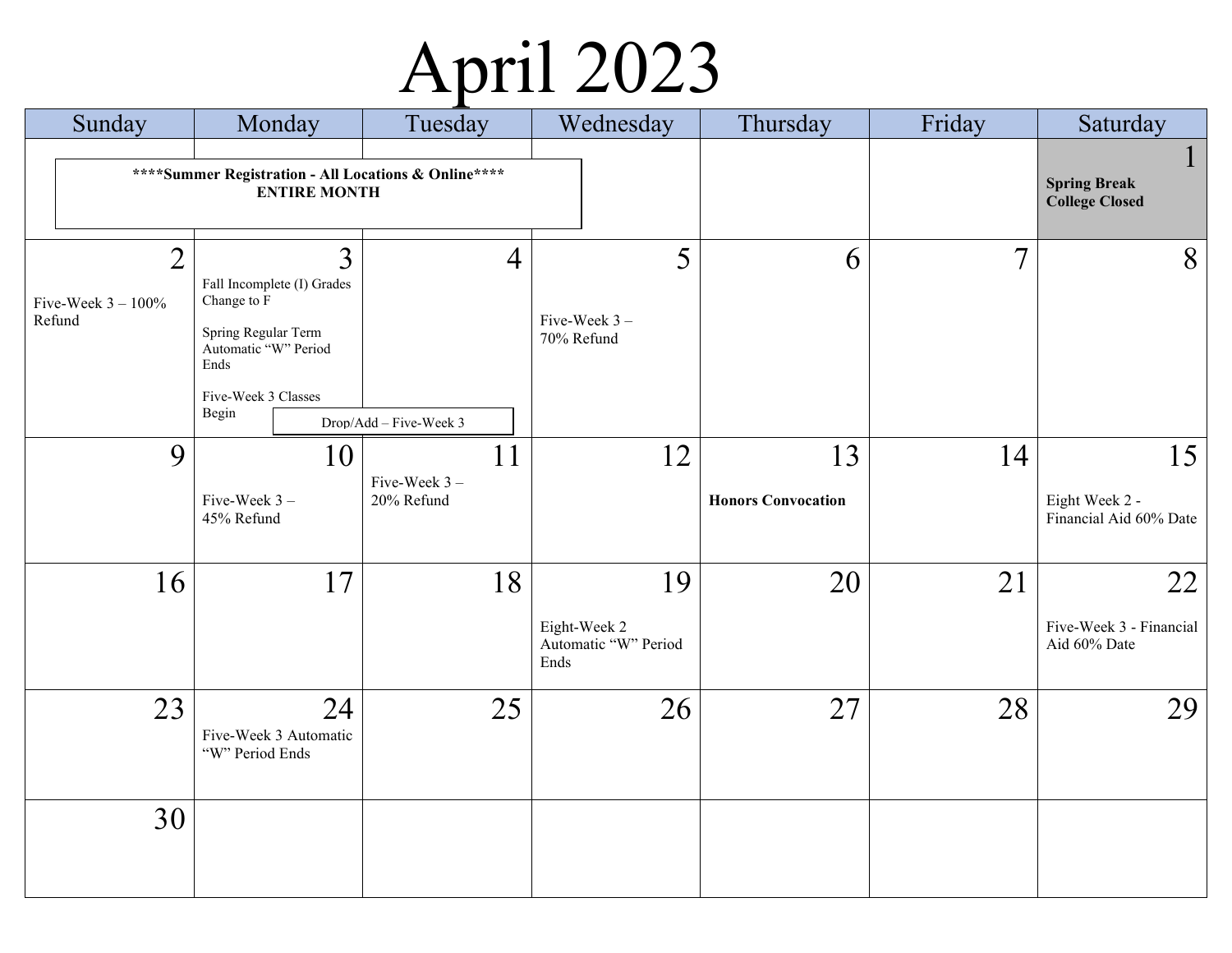## May 2023

| Sunday                                        | Monday                                                                                             | Tuesday                                                                                                                            | Wednesday                                                                                                  | Thursday                                                                        | Friday                                                                                    | Saturday                |
|-----------------------------------------------|----------------------------------------------------------------------------------------------------|------------------------------------------------------------------------------------------------------------------------------------|------------------------------------------------------------------------------------------------------------|---------------------------------------------------------------------------------|-------------------------------------------------------------------------------------------|-------------------------|
|                                               | $\mathbf{l}$<br>Regular Term Exams                                                                 | $\overline{2}$<br>Regular Term Exams                                                                                               | $\overline{3}$<br>Regular Term Exams<br>Eight Week 2 Exams                                                 | $\overline{4}$<br>Regular Term Exams<br>Eight-Week 2 Exams<br>Five-Week 3 Exams | 5<br>Regular Term Exams<br>Five-Week 3 Exams<br>Eight-Week 2 Exams<br>2022 Commencement   | 6<br>Regular Term Exams |
| $\overline{7}$                                | 8<br>Grades Due @ 10am<br>(Regular Term, Eight-<br>Week 2, and Five-Week<br>3)<br>Faculty Duty Day | 9<br>May Mini-Term<br>100% Refund<br>Faculty Duty Day                                                                              | 10<br>May Mini-Term<br>Classes Begin<br>May Mini 45% Refund<br>until 12pm (Noon)<br>Duty Non-Instructional | 11<br>May Mini Term<br>Duty Non-Instructional                                   | Ceremony<br>12<br>May Mini Term<br>Automatic "W" Period<br>Ends<br>Duty Non-Instructional | 13                      |
| 14<br>May Mini Term<br>Financial Aid 60% Date | 15<br>May Mini Term<br>Duty Non-Instructional                                                      | 16<br>May Mini Term<br>Duty Non-Instructional                                                                                      | 17<br>May Mini Term<br>Exams 8:30-10:30am<br>Duty Non-Instructional                                        | 18<br>May Mini Term<br>Grades due @ 10am<br>Duty Non-Instructional              | 19<br>Duty Non-Instructional                                                              | 20                      |
| 21                                            | 22<br>Faculty Duty Day                                                                             | 23<br>-Faculty Duty Day<br>-Seniors 60+ Registration<br>-Regular Term and Five-<br>Week 1 - 100% Refund                            | 24<br>Classes Begin<br>(Regular Term and<br>Five-Week 1)<br>Drop/Add (Regular Term and Five-Week 1)        | 25                                                                              | 26<br>Five-Week $1 - 70\%$<br>Refund<br>Drop/Add - Regular Term                           | 27                      |
| 28                                            | Extended Hours 8:00am - 6:00pm<br>29<br><b>College Closed</b><br><b>Memorial Day</b>               | 30<br>-Regular Term - 70%<br>Refund<br>-Five-Week $1 - 45%$<br>Refund<br>Extended Hours 8:00am - 6:00pm<br>Drop/Add - Regular Term | 31                                                                                                         |                                                                                 |                                                                                           |                         |
|                                               |                                                                                                    |                                                                                                                                    |                                                                                                            |                                                                                 |                                                                                           |                         |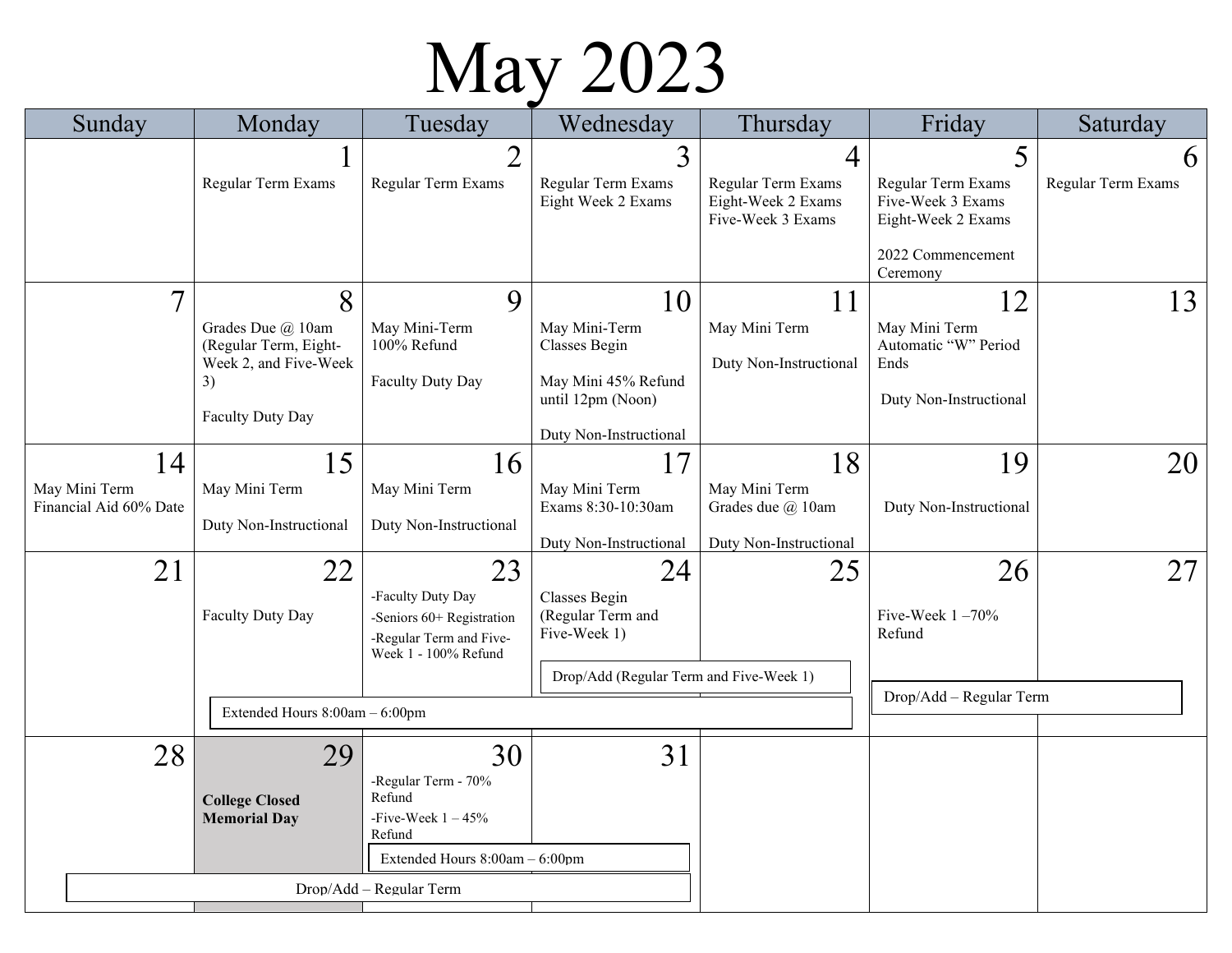### June 2023

| Sunday                                                                    | Monday                  | Tuesday                                      | Wednesday                                      | Thursday                                    | Friday                                         | Saturday |
|---------------------------------------------------------------------------|-------------------------|----------------------------------------------|------------------------------------------------|---------------------------------------------|------------------------------------------------|----------|
| ***** Fall Registration All Locations & Online****<br><b>ENTIRE MONTH</b> |                         |                                              |                                                | $\mathbf{1}$<br>Five-Week 1 - 20%<br>Refund | $\overline{2}$<br>Regular Term -<br>45% Refund | 3        |
| $\overline{4}$                                                            | 5                       | 6                                            | $\overline{7}$<br>Regular Term -<br>20% Refund | 8                                           | 9                                              | 10       |
| 11                                                                        | 12                      | 13<br>Five-Week 1 - Financial<br>Aid 60% Day | 14<br>Five-Week 1 Automatic<br>W Period Ends   | 15                                          | 16                                             | 17       |
| 18                                                                        | 19                      | 20                                           | 21                                             | 22                                          | 23                                             | 24       |
| 25                                                                        | 26<br>Five-Week 1 Exams | 27<br>Five-Week 1 Exams                      | 28                                             | 29<br>Five-Week 1 Grades<br>Due $@10$ am    | 30                                             |          |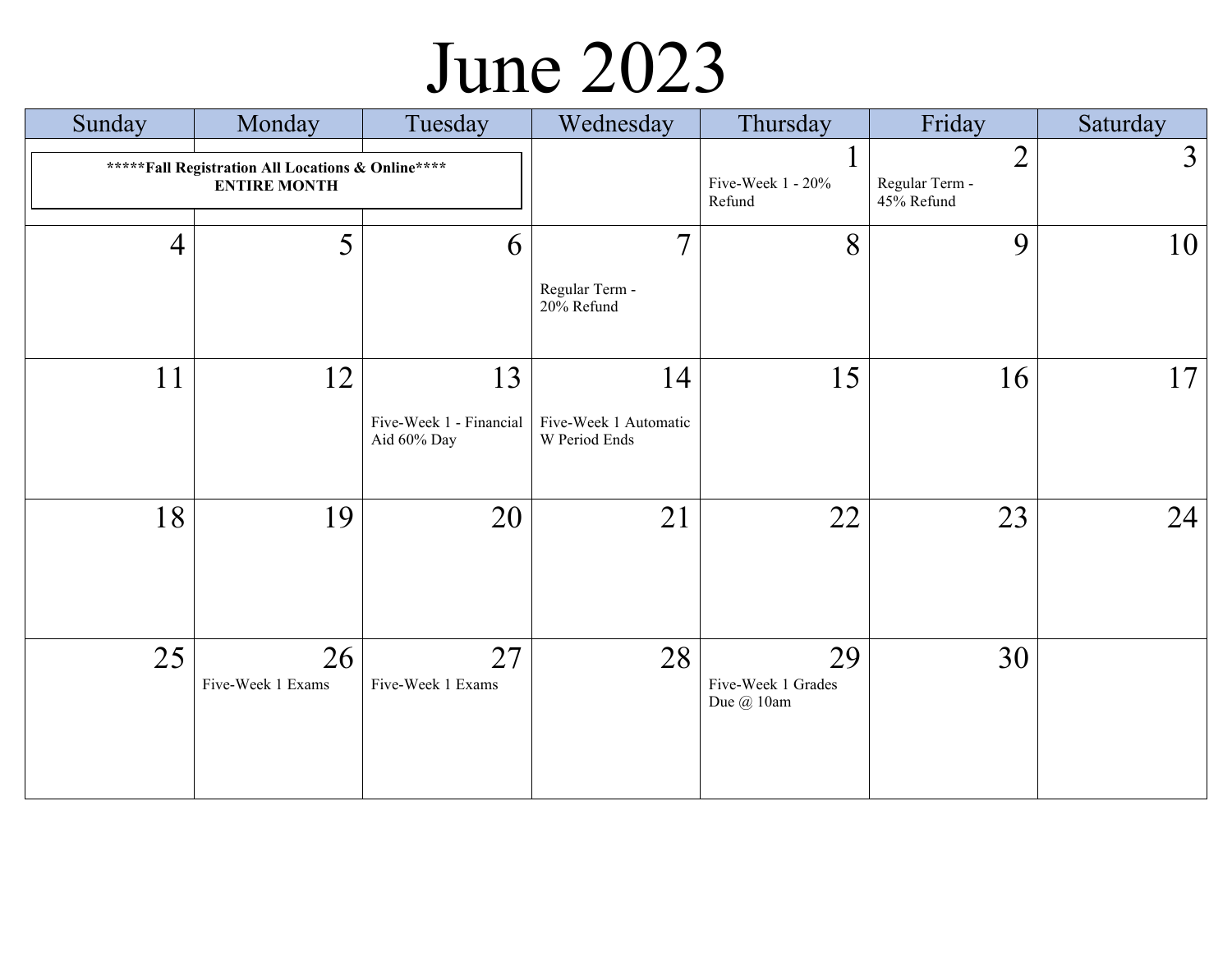## July 2023

| Sunday                                                                    | Monday                                         | Tuesday                                                            | Wednesday                        | Thursday                                                                                      | Friday         | Saturday                                     |
|---------------------------------------------------------------------------|------------------------------------------------|--------------------------------------------------------------------|----------------------------------|-----------------------------------------------------------------------------------------------|----------------|----------------------------------------------|
| ***** Fall Registration All Locations & Online****<br><b>ENTIRE MONTH</b> |                                                |                                                                    |                                  |                                                                                               |                | 1                                            |
| $\overline{2}$<br>Five-Week $2 - 100\%$<br>Refund                         | $\overline{3}$<br>Five-Week 2 Classes<br>Begin | $\overline{4}$<br><b>College Closed</b><br><b>Independence Day</b> | 5<br>Five-Week $2-70%$<br>Refund | 6<br>Spring Incomplete (I)<br>Grades Change to F<br>Regular Term Automatic<br>"W" Period Ends | $\overline{7}$ | 8                                            |
|                                                                           |                                                | Five-Week Session 2 - Drop/Add                                     |                                  | Regular Term Financial<br>Aid 60% Day                                                         |                |                                              |
| 9                                                                         | 10<br>Five-Week $2 - 45%$<br>Refund            | 11<br>Five-Week $2-20%$<br>Refund                                  | 12                               | 13                                                                                            | 14             | 15                                           |
| 16                                                                        | 17                                             | 18                                                                 | 19                               | 20                                                                                            | 21             | 22<br>Five-Week 2 - Financial<br>Aid 60% Day |
| 23                                                                        | 24<br>Five-Week 2 Automatic<br>"W" Period Ends | 25                                                                 | 26                               | 27                                                                                            | 28             | 29                                           |
| 30                                                                        | 31                                             |                                                                    |                                  |                                                                                               |                |                                              |